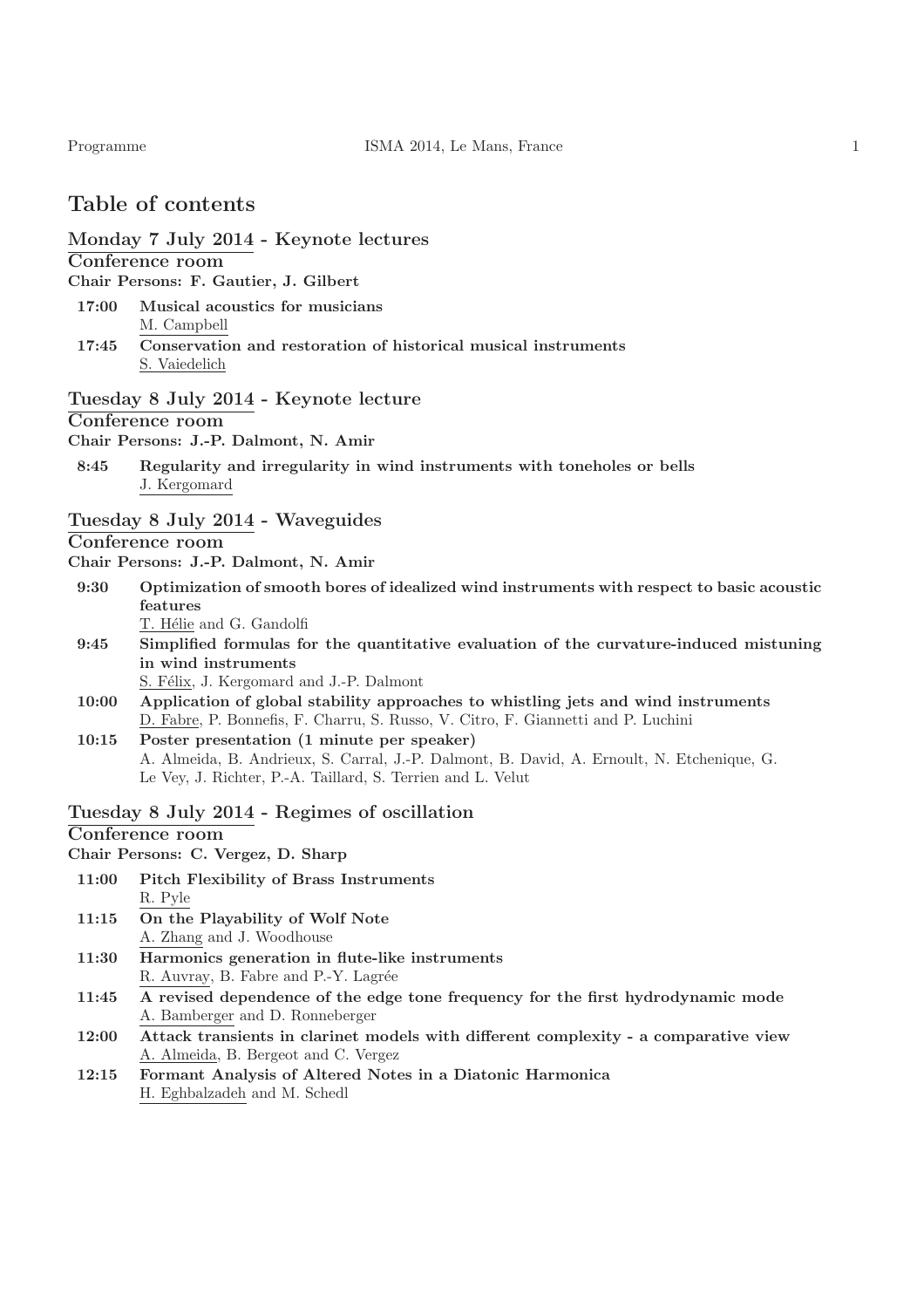Chair Persons: K. Ege, W. Kausel

14:00 Modal Analysis of the Persian Music Instrument Kamancheh: An Experimental Investigation

F. Saati Khosroshahi, K. Sepahvand, M. G¨uttler, K. Pourtahmasi and S. Marburg

- 14:15 Modification Design of Harmonic Sound Plate with Equal Width for Metallophone B.-T. Wang and Y.-L. Tsai
- 14:30 Radiation Efficiency and Sound Field Measurements on Stringed Musical Instruments I. Perry and B. Richardson
- 14:45 Prediction of orthotropic ribbed plates' vibro-acoustics mechanisms: application to the piano soundboard

B. Trevisan, K. Ege and B. Laulagnet

15:00 Vibro acoustic modeling of wall vibrations of a trumpet bell W. Kausel, V. Chatziioannou, B. Gorman, M. Rokni and T. Moore

## 15:15 Poster presentation (1 minute per speaker) R. Bader, S. Bilbao, C. Desvages, B. Gorman, A. Guilloteau, A. Houssay, N. Lopes, S. Maugeais, M. Muenster, G. Paiva, R. Pico and A. Roy

## Tuesday 8 July 2014 - Non-linearities

## Conference room

Chair Persons: S. Bilbao, J. Kergomard

- 16:00 Nonlinear Effects at Woodwind Toneholes N. Giordano
- 16:15 Derivation of Nonlinear Coupling Coefficients in Internal Resonance Formulation of Cymbal Vibrations

R. Niiho, N. Wakatsuki and K. Mizutani

- 16:30 Nonlinear Effects in Drum Membranes A. Torin and M. Newton
- 16:45 Spectral Enrichment in Brass Instruments Due to Nonlinear Sound Propagation: a Comparison of Measurements and Predictions M. Campbell, J. Chick, J. Gilbert, J. Kemp, A. Myers and M. Newton

## Tuesday 8 July 2014 - Excitation mechanisms

Conference room

Chair Persons: S. Bilbao, J. Kergomard

- 17:00 Lipping down on the trombone: phases of lip motion and pressures H. Boutin, N. Fletcher, J. Smith and J. Wolfe
- 17:15 A Single Valve Brass Instrument Model using Finite-Difference Time-Domain Methods R. Harrison and J. Chick
- 17:30 Comparative Study of Different Physical Models Describing the Reed Behaviour in Real and Artificial Playing Conditions

A. Munoz, B. Gazengel, J.-P. Dalmont and G. Plantier

17:45 Sensing lip protrusion and vibratory motion in the mouthpiece during trumpet playing using a Theremin

J. Kemp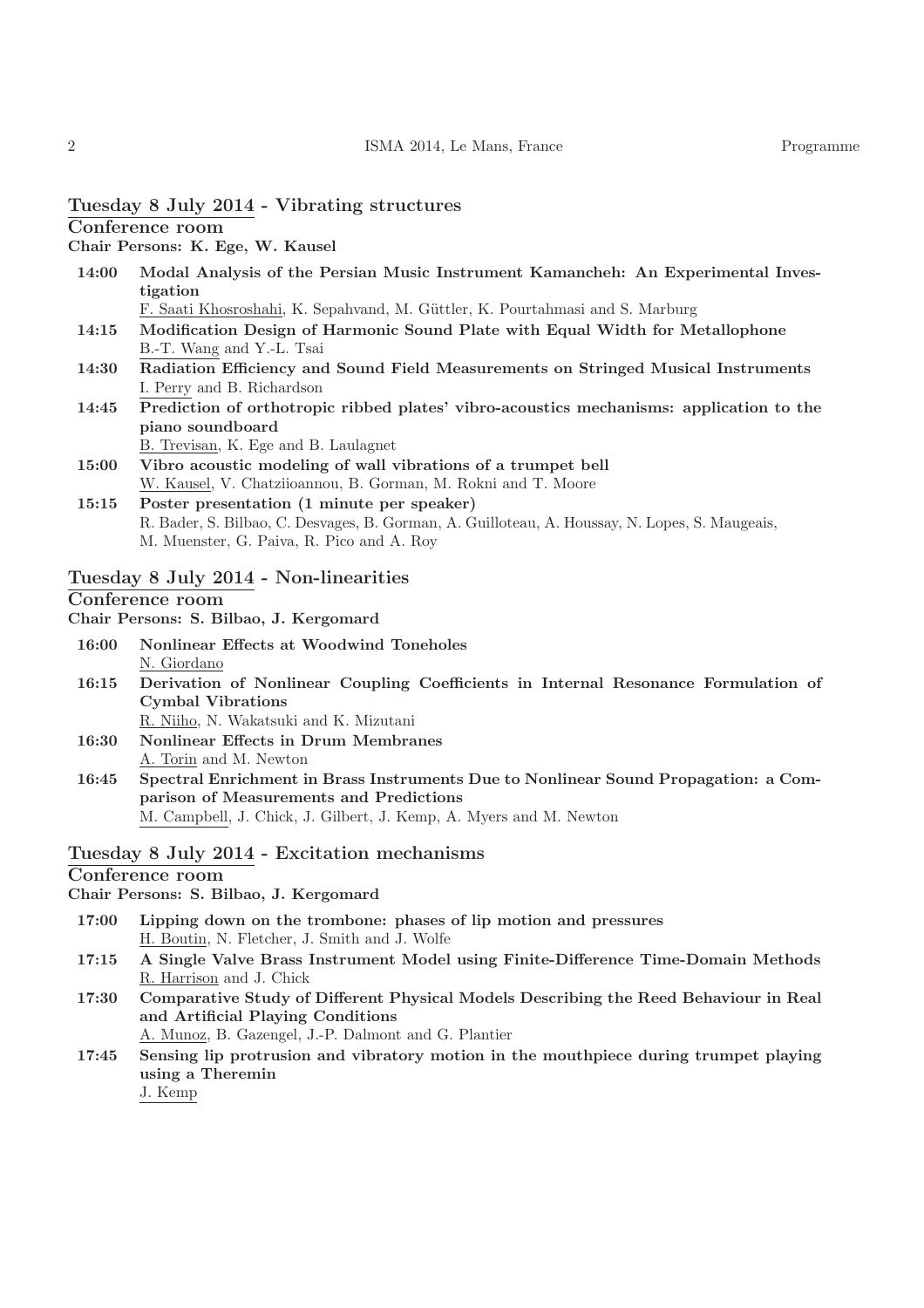## Tuesday 8 July 2014 - Waveguides and Regimes of oscillation Poster room 1

| 11:00 | Measurements of Longitudinal Waves in Piano Strings and Their Dependence on Trans-    |
|-------|---------------------------------------------------------------------------------------|
|       | verse String Displacement                                                             |
|       | N. Etchenique, S. Collin and T. Moore                                                 |
| 11:00 | Modeling of a woodwind mouthpiece using a finite-element method and characterization  |
|       | of its acoustic input impedance                                                       |
|       | B. Andrieux, V. Gibiat and J. Selmer                                                  |
| 11:00 | New lattices of sound tubes with harmonically related eigenfrequencies                |
|       | J.-P. Dalmont and G. Le Vey                                                           |
| 11:00 | Numerical Computation of the Transfer Functions of an Axisymmetric Duct with the      |
|       | <b>Extended Discrete Singular Convolution Method</b>                                  |
|       | P.-A. Taillard, T. Hélie and J. Bensoam                                               |
| 11:00 | Graph models of wind instruments : computing the natural frequencies of some elemen-  |
|       | tary ducts                                                                            |
|       | G. Le Vey                                                                             |
| 11:00 | To what extent can a Linear Analysis predict the Behaviour of a Flute Model?          |
|       | S. Terrien, C. Vergez and B. Fabre                                                    |
| 11:00 | Experimental Study of Attack Transients in Flute-like Instruments                     |
|       | A. Ernoult, B. Fabre, S. Terrien and C. Vergez                                        |
| 11:00 | Several ways to stop a note in a clarinet - a comparative view of note extinctions    |
|       | P. Guillemain, C. Vergez and A. Almeida                                               |
| 11:00 | The irish Uillean pipe: a story of lore, hell and hard D                              |
|       | J.-P. Dalmont and G. Le Vey                                                           |
| 11:00 | Timbre Related Geometry Analysis of Classical Guitars                                 |
|       | J. Richter                                                                            |
| 11:00 | Accessing the homogeneity of guitar tones                                             |
|       | B. David, F. Gautier, M. Curtit, A. Raifort and B. Elie                               |
| 11:00 | Numerical Simulation of the Production of Pedal Notes in Brass Instruments            |
|       | L. Velut, C. Vergez, J. Gilbert and F. Silva                                          |
| 11:00 | The influence of the cone parameters on the sound of conical woodwind instruments     |
|       | S. Carral and V. Chatziioannou                                                        |
|       |                                                                                       |
|       | Tuesday 8 July 2014 - Vibrating structures, Non-linearities and Excitation mechanisms |

# Poster room 2

| 16:00 | The string 'after length' of the cello tailppiece : History, acoustics and performance |
|-------|----------------------------------------------------------------------------------------|
|       | techniques                                                                             |
|       | A. Houssay                                                                             |
| 16:00 | Bell Vibrations and How They Affect the Sound of the Modern Trumpet                    |
|       | B. Gorman, M. Rokni, T. Moore, W. Kausel and V. Chatziioannou                          |
| 16:00 | Forced oscillation mode relations of acoustical guitars                                |

R. Bader, M. Münster and J. Richter 16:00 How to apply a plaster on a drum to make it harmonic S. Maugeais

16:00 Modal Analysis of a Brazilian Guitar Body G. Paiva and J.M.C. Dos Santos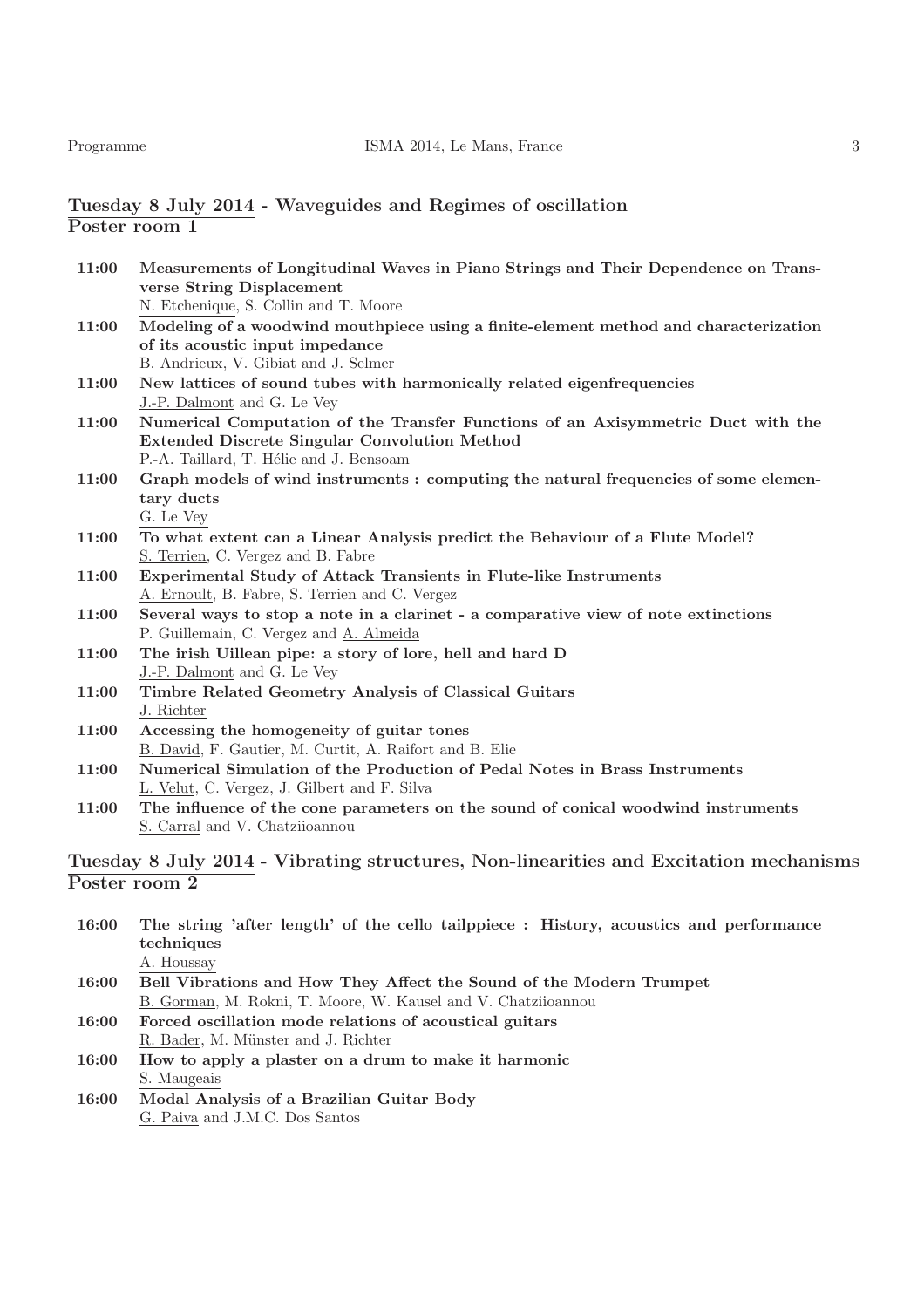|  | ISMA 2014, Le Mans, France | Programme |
|--|----------------------------|-----------|
|--|----------------------------|-----------|

| 16:00 | Dependence of the acoustic power produced by a woodwind on the tonehole size |
|-------|------------------------------------------------------------------------------|
|       | A. Guilloteau, P. Guillemain and J. Kergomard                                |

- 16:00 Non-Linear Behaviour in Sound Production of the Rhodes Piano M. Muenster and F. Pfeifle
- 16:00 A Power-balanced Model of a Valve Exciter Including Shocks and Based on a Conservative Jet for Brass Instruments: Simulations and Comparison with Standard Models N. Lopes and T. Hélie
- 16:00 Mechanical Analysis of the Voicing Process in the Harpsichord A. Roy, J.-L. Le Carrou, B. Fabre and M.-A. Vitrani
- 16:00 Physical Modeling of Nonlinear Player-String Interactions in Bowed String Sound Synthesis Using Finite Difference Methods C. Desvages and S. Bilbao
- 16:00 Numerical Modeling of String/Barrier Collisions S. Bilbao
- 16:00 Classification of marimba mallets based on objetive parameters measured with a striking apparatus

R. Pico, V. Romero-García, L.M. Garcia-Raffi, E. Fuster-Garcia and A. Mena

#### Wednesday 9 July 2014 - Keynote lecture

## Conference room

Chair Persons: R. Caussé, S. Yoshikawa

8:45 A "sound" choice: multi-criteria selection of material for instrument making from wood science viewpoint I. Brémaud

#### Wednesday 9 July 2014 - Materials for musical instruments

#### Conference room

Chair Persons: R. Caussé, S. Yoshikawa

- 9:30 Woods for Wooden Musical Instruments S. Yoshikawa and C. Waltham 9:45 Mechanical Property Relationships in Sitka Spruce Soundboard Wood
- P. Dumond and N. Baddour
- 10:00 Poster presentation (1 minute per speaker) I. Brémaud, K. Buys, A. Falaize, G. Gidion, L. Jeanson, G. Le Vey and P. Lotton

## Wednesday 9 July 2014 - Instrument making

## Conference room

Chair Persons: M. Curtit, J. Cottingham

- 10:45 Rapid creation of tuning maps for a clarinet using analytic formulas W. Coyle, J. Kergomard and P. Guillemain
- 11:00 Monitoring of the making process of a handcrafted electric guitar A. Paté, J.-L. Le Carrou, F. Teissier and B. Fabre
- 11:15 Impedance Analysis on a Real Instrument and its Impact on the Manufacturing Process J. Cottier, V. Gibiat and J. Selmer
- 11:30 Comparison of clarinet making over time Seeking correlations between the player's perception - intonation, timbre, response - and objective measurements R. Caussé, V. Rosi and M. Jousserand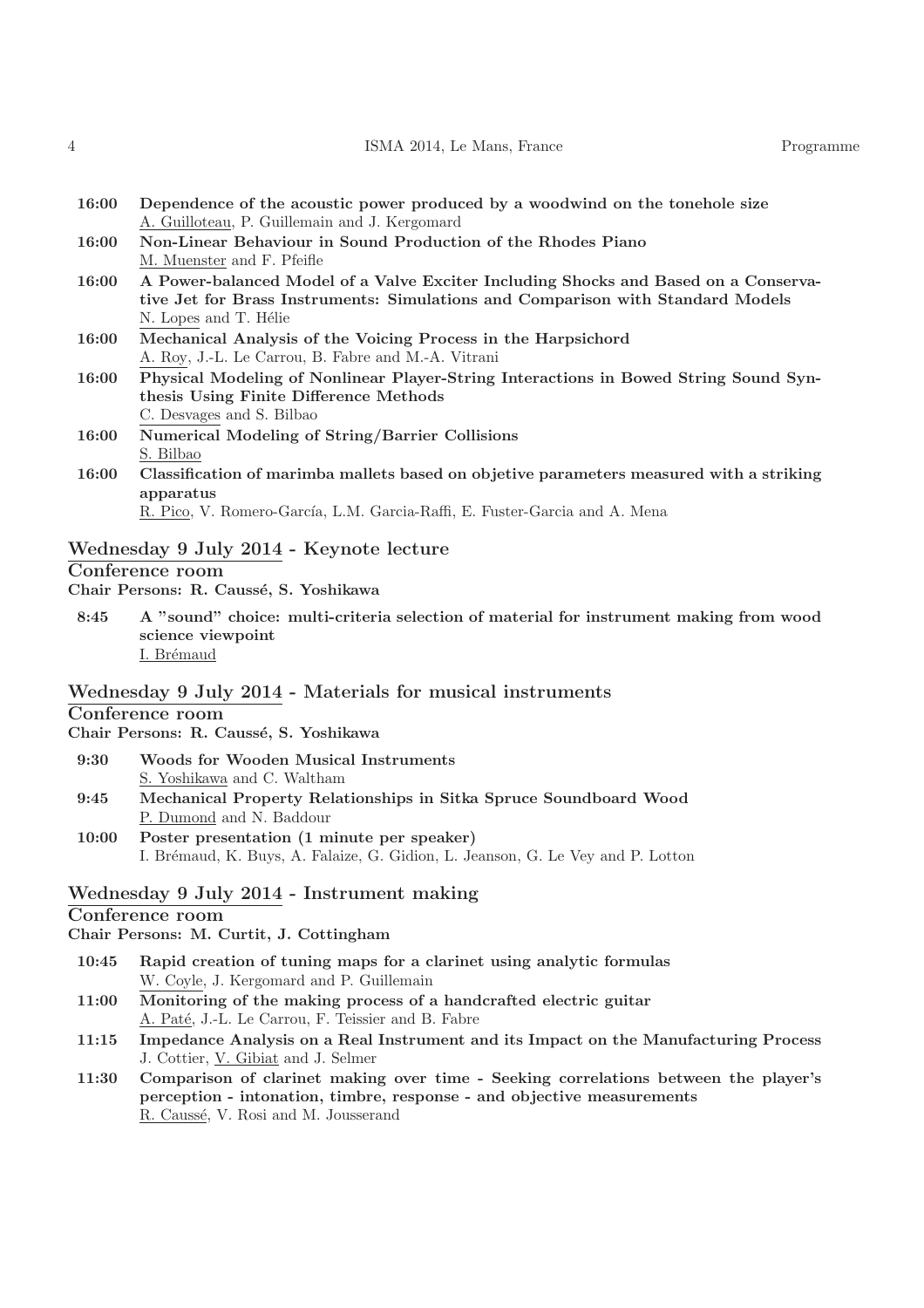| Programme |  |  |
|-----------|--|--|
|           |  |  |

- 11:45 Evaluation and classification of steel string guitars using bridge admittances V. Fréour, H. Mansour, C. Saitis and G. Scavone
- 12:00 May a bow buckle when playing violin? F. Ablitzer, N. Dauchez and J.-P. Dalmont
- 12:15 Poster presentation (1 minute per speaker) F. Gautier, T. Meurisse, R. Thomazelli and J.A. Torres

## Wednesday 9 July 2014 - Materials for musical instruments and Instrument making Poster room 1

- 10:45 Violin making "tonewood": comparing makers' empirical expertise with wood structural/visual and acoustical properties C. Carlier, I. Brémaud and J. Gril
- 10:45 Developing a hybrid wind instrument: using a loudspeaker to couple a theoretical exciter to a real resonator K. Buys, D. Sharp and R. Laney
- 10:45 Evasive manoeuvres of bowed-string instruments: The effect of wolf suppressors on wolf tones G. Gidion
- 10:45 Effect of the Ebony Crown on the Higher Register of the Classical Guitar L. Jeanson and J.-F. Jarry
- 10:45 Graph-based model optimization of wind instruments: preliminary results G. Le Vey and J.F. Petiot
- 10:45 Experimental Study of a Guitar Pickup P. Lotton, B. Lihoreau and E. Brasseur
- 10:45 Passive simulation of electrodynamic loudspeakers for guitar amplifiers: a port- Hamiltonian approach A. Falaize and T. Hélie

## Wednesday 9 July 2014 - Tools for instrument makers ITEMM Hall

- 15:00 Low Cost TMTC-based Impedance Spectrometer as a Reference Tool for Instrument Makers R. Thomazelli
- 15:00 Experimental Validation of Adjusting the Resonances of a Simplified Bass Clarinet Through Modal Active Control

T. Meurisse, A. Mamou-Mani, S. Benacchio, V. Finel, B. Chomette, R. Caussé and D. Sharp

15:00 Introducing Modal Analysis to Luthiers through an Experiment without Analyzer or **Transducers** 

J.A. Torres and G. Chavero

15:00 The PAFI project : a collaborative approach for developing tools for instruments makers F. Ablitzer, E. Brasseur, R. Caussé, M. Curtit, J.-P. Dalmont, B. David, N. Démarais, V. Doutaut, B. Elie, P. Eveno, R. Feron, J.-M. Fouilleul, V. Fréour, F. Gautier, J. Gilbert and A. Le Duff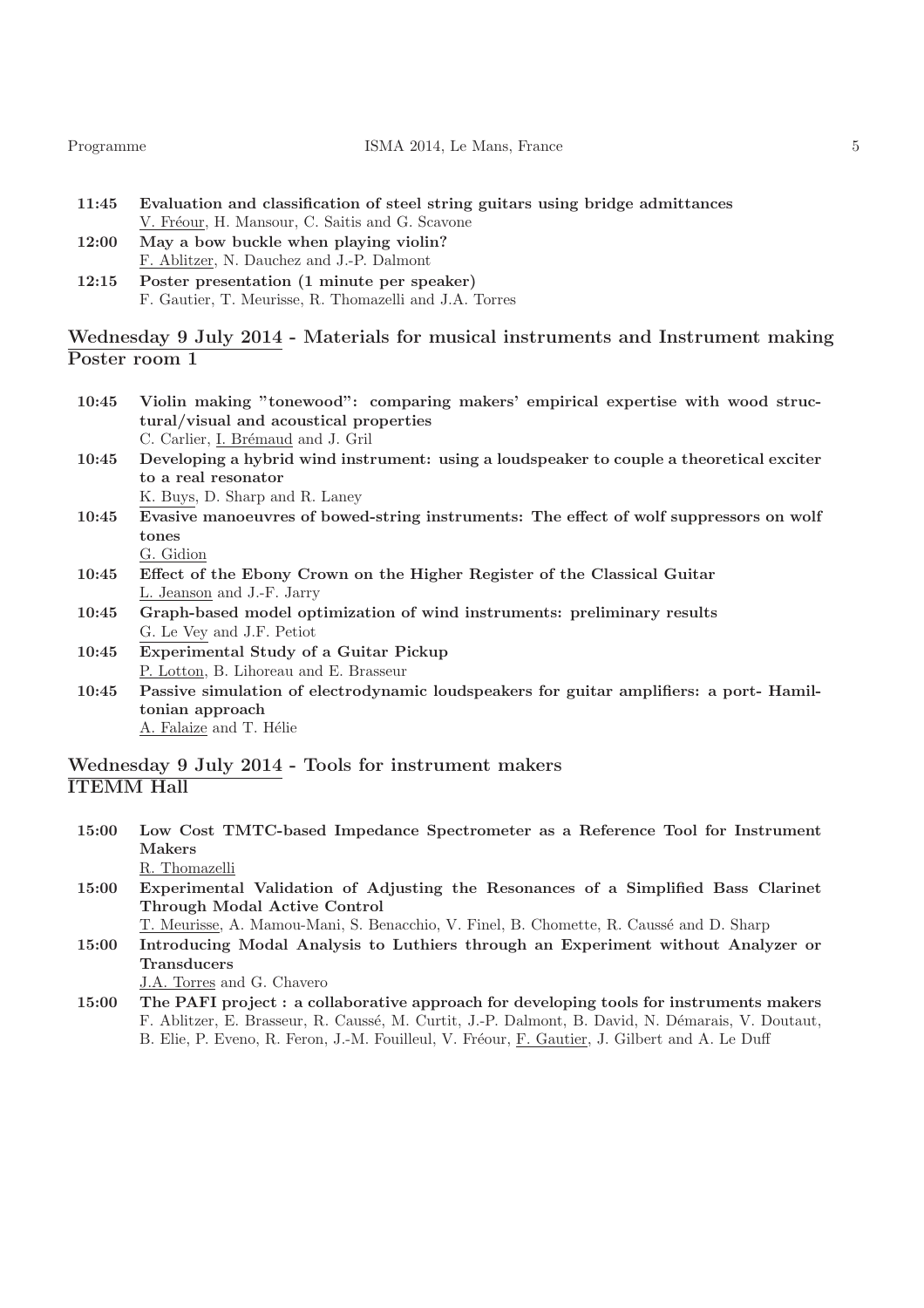## Thursday 10 July 2014 - Keynote lecture

Conference room

Chair Persons: J.-C. Valiere, P. Hoekje

8:45 An Acoustical Comparison of East Asian and Western String Instruments C. Waltham

#### Thursday 10 July 2014 - Cool instruments

### Conference room

Chair Persons: J.-C. Valiere, P. Hoekje

- 9:30 Comparative study on the timbre of occidental and African plucked string instruments D. Cazau
- 9:45 Simple Plucked and Blown Free Reeds from Southeast Asia J. Cottingham
- 10:00 The Zurna : an Ottoman Oboe S. Le Conte and J.-P. Dalmont
- 10:15 Poster presentation (1 minute per speaker) B. Bergeot, D. Cazau, B. Fabre, V. Fréour, F. Gautier, J. Gilbert, P. Hoekje, C. Koehn, Y. Lan, W. Li, N. Plath, S. Vaiedelich, J.-C. Valiere, C. Waltham and T. Ziemer

#### Thursday 10 July 2014 - Impact excitation

Conference room

Chair Persons: X. Boutillon, M. Campbell

- 11:00 Real-Time Physical Model of a Piano-Hammer String Interaction Coupled to a Soundboard F. Pfeifle
- 11:15 Modeling and simulating the dynamics of the grand piano action A. Thorin, X. Boutillon, J. Lozada and X. Merlhiot
- 11:30 Collisions in Drum Membranes: a preliminary study on a simplified system A. Torin and M. Newton

#### Thursday 10 July 2014 - Player gesture

#### Conference room

Chair Persons: X. Boutillon, M. Campbell

11:45 Tonguing on brass instruments - Highspeed Visualization and Benchmarks of fastest Tempi

M. Bertsch and P. Hoole

- 12:00 Influence of the instrumentalist on the electric guitar vibratory behaviour J.-L. Le Carrou, B. Chomette and A. Paté
- 12:15 How does posture influence flute player's breathing and playing ? C. Vauthrin, B. Fabre and I. Cossette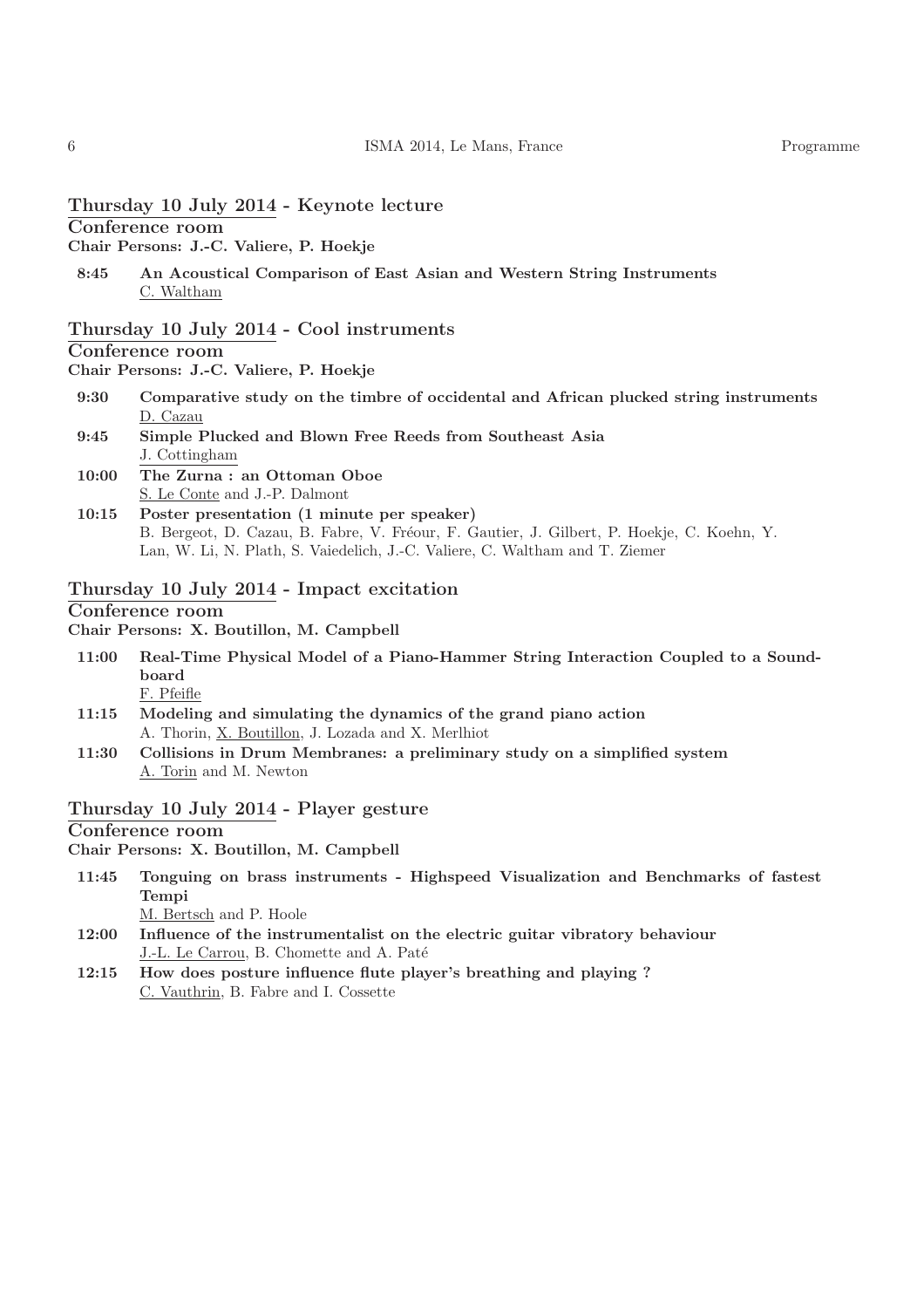## Thursday 10 July 2014 - Singing voice

## Conference room

Chair Persons: B. Fabre, M. Kob

- 14:00 Voice Source and Subglottal Pressure in Persian and Kurdish Singing H. Biglari
- 14:15 Factors of the assessment of a vocal category in female singers a preliminary study M. Frič and A. Kulanová
- 14:30 Interplay between harmonics and formants in singing : when vowels become music M. Castellengo and N. Henrich Bernardoni
- 14:45 Positive Effect of Noise On Self-Perceived Vocal Control T. Magram, N. Amir and R. Granot
- 15:00 Sound Energy Measurement of Singing Voice on upper Parts of the Body: A Research in Classical, Pop, Soul and Musical Theatre Singing O. Takada
- 15:15 Poster presentation (1 minute per speaker) M. Carvalho, P. Ji, G. Lafay, Z. Otcenasek, H. Tahvanainen, R. Tournemenne and H.T. Tuominen

## Thursday 10 July 2014 - Perception

#### Conference room

#### Chair Persons: A. Almeida, C. Fritz

- 16:00 Pitch, Intensity, Duration and Spectrum Psychoacoustic Thresholds of Musicians Compared to Non-Musicians N. Amir, E. Globerson and L. Kishon-Rabin
- 16:15 Old Italian versus new violins: the soloists' perspective C. Fritz, J. Curtin, J. Poitevineau, H. Borsarello, I. Wollman, F.-C. Tao and T. Ghasarossian
- 16:30 Perceptual Thresholds for String-Body Coupling in Plucked-String Instruments W. Roberts and B. Richardson
- 16:45 A perceptual study on the effect of pad resonators on the saxophone P. Eveno and G. Scavone
- 17:00 Comparison of perceived sound qualities of five clarinets of different makes P. Kowal, D. Sharp and S. Taherzadeh
- 17:15 Modeling roughness perception for complex stimuli using a model of cochlear hydrodynamics V. Vencovsky
- 17:30 Pitched Musical Instrument Sound Inter-conversion Through Extraction of Timbre Features

A. Kalyan, V. Sundarrajan and S. David

## Thursday 10 July 2014 - Cool instruments, Impact excitation and Player gesture Poster room 1

- 11:00 Bringing traditional instruments of Africa into the 21th century: Presentation of the 'Mvet fou' (Crazy Mvet) by François Essindi D. Cazau
- 11:00 Acoustical Analysis of the Mexican Vihuela N. Plath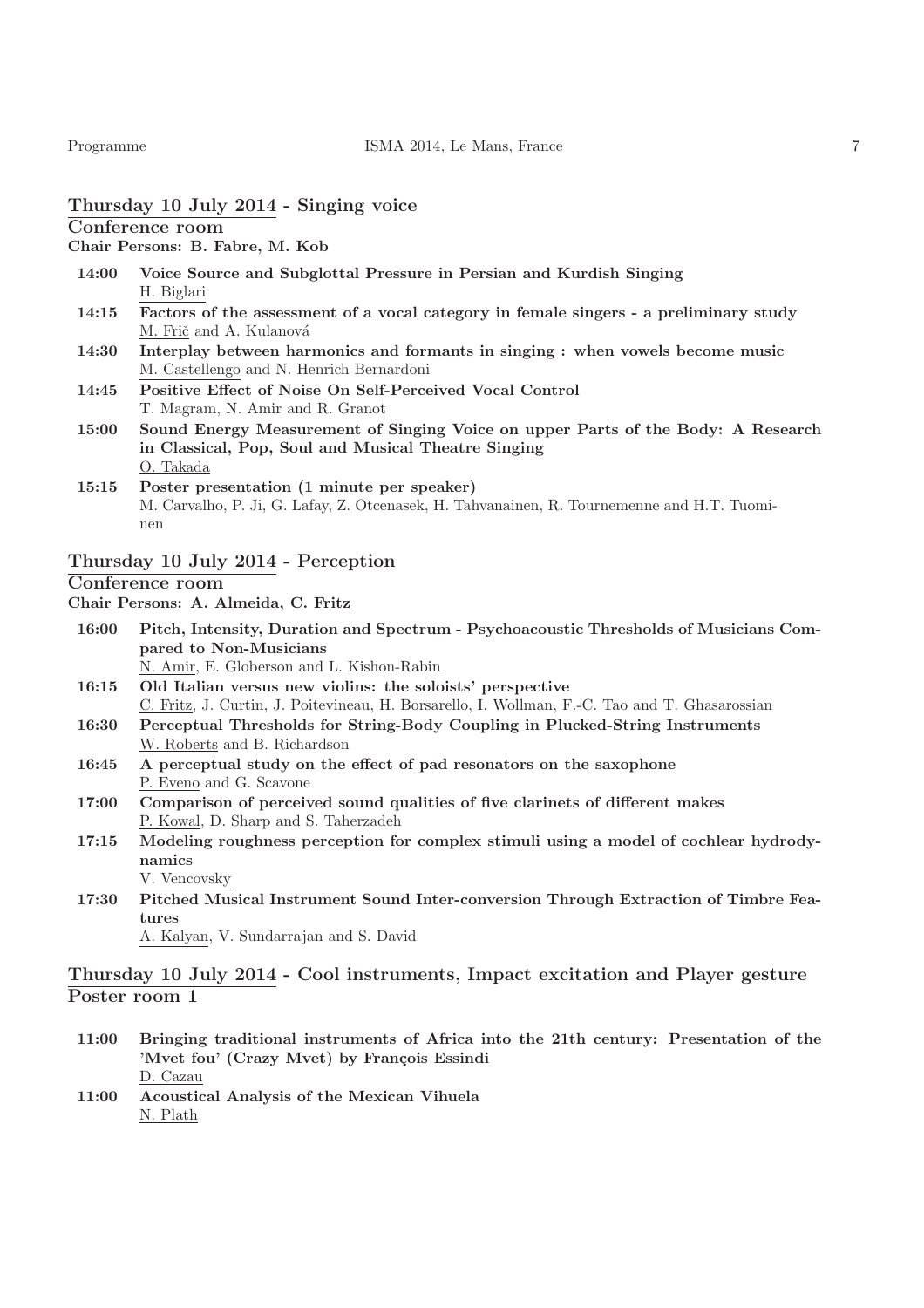8 ISMA 2014, Le Mans, France Programme

| 11:00 | A Bowed Bamboo Tube Zither from Southeast Asia                                        |
|-------|---------------------------------------------------------------------------------------|
|       | C. Koehn                                                                              |
| 11:00 | Acoustic characteristics of the Stroh-violin                                          |
|       | F. Gautier, M. Curtit, V. Fréour, S. Vaiedelich and A.V. Juarez                       |
| 11:00 | Vibroacoustics of the Guqin                                                           |
|       | C. Waltham, Y. Lan and E. Koster                                                      |
| 11:00 | Acoustical study of the Carnyx of Tintignac                                           |
|       | J. Gilbert, E. Brasseur, J.-P. Dalmont and C. Maniquet                                |
| 11:00 | Acoustical Impedance of the Xiao                                                      |
|       | $Y.$ Lan and C. Waltham                                                               |
| 11:00 | Persian Ney Headjoint for Modern Boehm Flute                                          |
|       | P. Hoekje and P. Eustache                                                             |
| 11:00 | Sound synthesis of Siku and closed pipe flutes                                        |
|       | P. De La Cuadra, P. Magron, R. Auvray, F. Meneses and B. Fabre                        |
| 11:00 | Maurice Martenot: From past to present                                                |
|       | T. Courrier, S. Vaiedelich, L. Quartier and T. Maniguet                               |
| 11:00 | Acoustic Pots in Ancient Buildings: State of Art and Historical Questions             |
|       | J.-C. Valiere and B. Palazzo-Bertholon                                                |
| 11:00 | Effect of the shape of mouth pressure variation on dynamic oscillation threshold of a |
|       | clarinet model                                                                        |
|       | B. Bergeot, A. Almeida and C. Vergez                                                  |
| 11:00 | Tongue Control and Its Coordination with Blowing Pressure in Clarinet Playing         |
|       | W. Li, A. Almeida, J. Smith and J. Wolfe                                              |
| 11:00 | On the control of respiratory muscles in trombone performance                         |
|       | V. Fréour, B. Uva, A. Aliverti and I. Cossette                                        |
| 11:00 | Sound Radiation Characteristic of a Shakuhachi with different Playing Techniques      |
|       | T. Ziemer                                                                             |
|       |                                                                                       |

## Thursday 10 July 2014 - Singing voice and Perception Poster room 2

| 16:00 | Perception of Different Types of Roughness of Violin Tones                             |
|-------|----------------------------------------------------------------------------------------|
|       | Z. Otcenasek and J. Otcenasek                                                          |
| 16:00 | Perception of bass with some musical instruments in concert halls                      |
|       | H. Tahvanainen, J. Pätynen and T. Lokki                                                |
| 16:00 | Study of perceived differences between simulated and real trumpets sounds              |
|       | R. Tournemenne, J.F. Petiot and J. Gilbert                                             |
| 16:00 | The Research of Controlling Loudness in the Timbre Subjective Perception Experiment    |
|       | of Sheng                                                                               |
|       | S. Zhu, P. Ji, W. Kuang and J. Yang                                                    |
| 16:00 | Assessing the perceived strike notes and tuning properties of two historical carillons |
|       | based on the identified modes and empirical psychoacoustic pitch criteria              |
|       | M. Carvalho, V. Debut and J. Antunes                                                   |
| 16:00 | Enhanced music performing environment for persons with cochlear implants (CI)          |
|       | H.T. Tuominen, R. Palmer and S. Ojala                                                  |

16:00 A New Experimental Approach for Urban Soundscape Characterization Based on Sound Manipulation : A Pilot Study

G. Lafay, M. Rossignol, N. Misdariis, M. Lagrange and J.F. Petiot